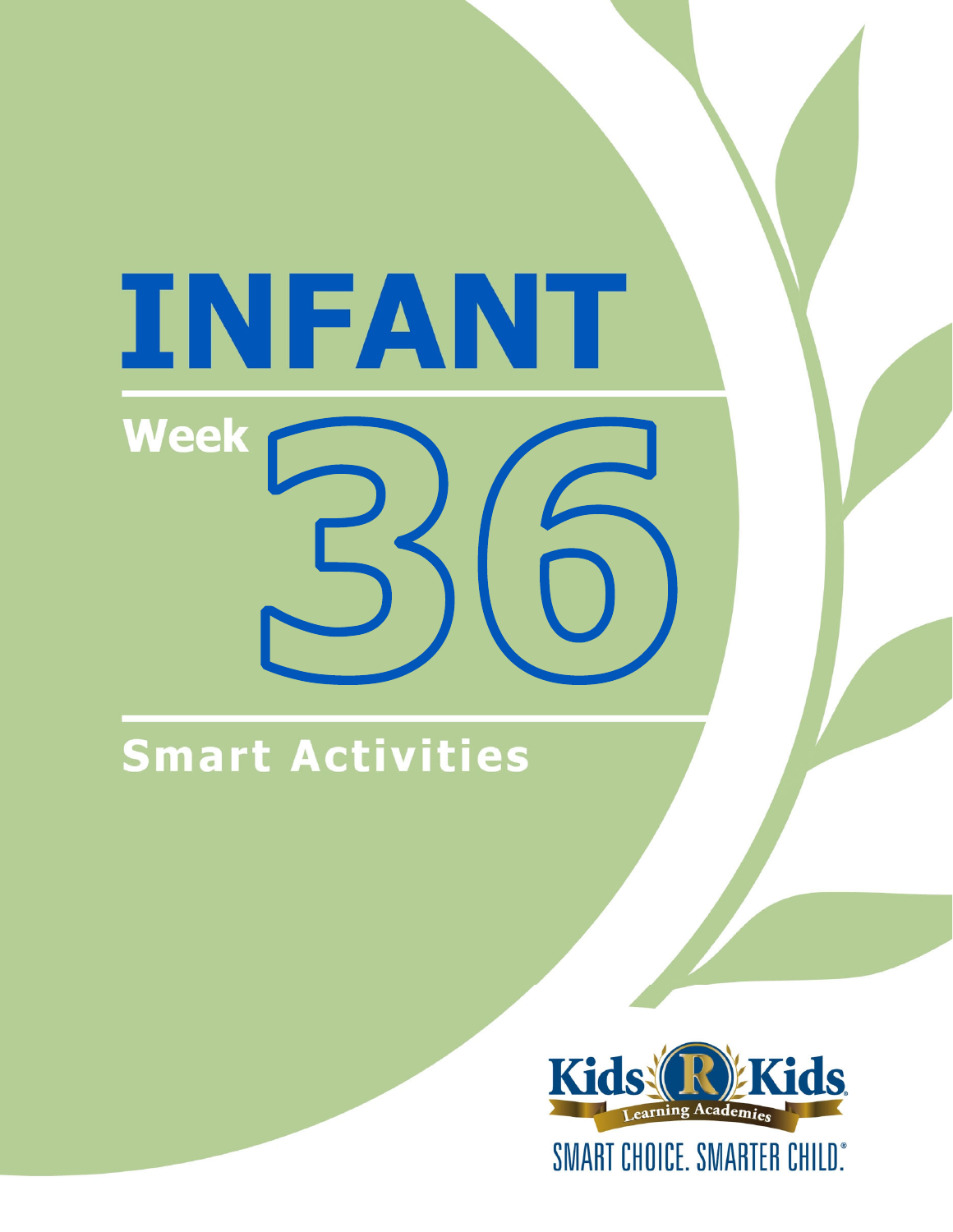# Day 1 | Week 36

#### **Good Times**

#### **Materials:** family photos **Instructions:**

- 1. Hold your baby and say, "These are pictures of our family?"
- 2. Talk with your baby about events in the picture. Tell him/her about how these are good times.
- 3. Observe your baby's reactions to the photos.



#### **Come Over**

#### **Materials:** family fun photo **Instructions:**

- 1. Get on the floor with your baby.
- 2. Space yourself away from your baby and encourage him/her to come towards you and the photo. Assist and modify as needed.
- 3. Encourage and praise all efforts as your baby scoots, crawls, and/or walks towards you.
- 4. Enjoy talking about the family fun on the photo once your baby arrives.



#### **Family Fun**

**Materials:** internet access, website: https://youtu.be/ii\_LtHrEiao

**Preparation:** Preview video.

#### **Instructions:**

- <u>IRtps.//yodd.be/il\_LufiLiab</u><br>**Preparation:** Preview video.<br>**Instructions:**<br>1. Enjoy this sing along about families.
- 2. Encourage and praise all responses as your baby responds to music.



#### **Sign Language "Sad"**

#### **Instructions:**

With palms facing down, drop your hands down the length of the face as you bend the head down slightly with a sad expression.



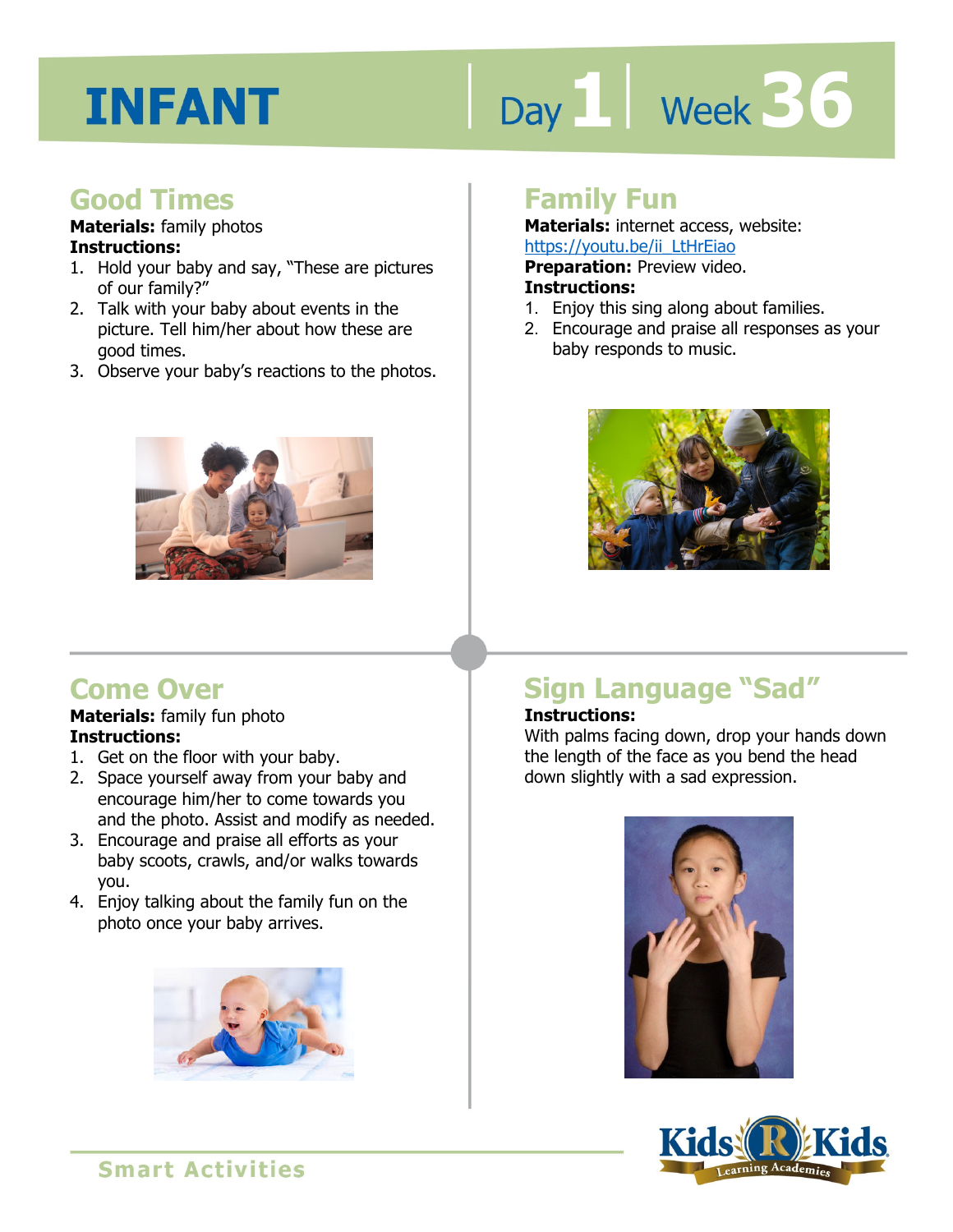# Day 2 | Week 36

#### **My Ears**

#### **Instructions:**

- 1. Hold your baby and say, "These are your ears. We hear with them."
- 2. Assist your baby with touching his/her ears.
- 3. Make a tapping noise and watch your baby respond as he/she hears the tapping sound.
- 4. Praise all efforts as your baby responds to the tapping sound.



#### **I Hear It**

**Materials:** two different noisy toys **Preparation:** Gather materials. **Instructions:** 

- 1. Hold your baby and say, "I'm going to shake your toys."
- 2. Shake the toys and talk about the noise each makes.
- 3. Encourage your baby to shake the toys.
- 4. Praise all efforts as your baby listens to the sounds.



#### **My Senses**

**Materials:** internet access, website: https://youtu.be/vXXiyIGqliE

**Preparation:** Preview video.

#### **Instructions:**

- **IRCDS.//YOUGLI.DE/VAATYTOUILE**<br>**Preparation:** Preview video.<br>1. Enjoy this song about the five senses and touch appropriate body parts for your baby.
- 2. Encourage and praise all responses.



### **Sign Language "Sad"**

#### **Instructions:**

With palms facing down, drop your hands down the length of the face as you bend the head down slightly with a sad expression.



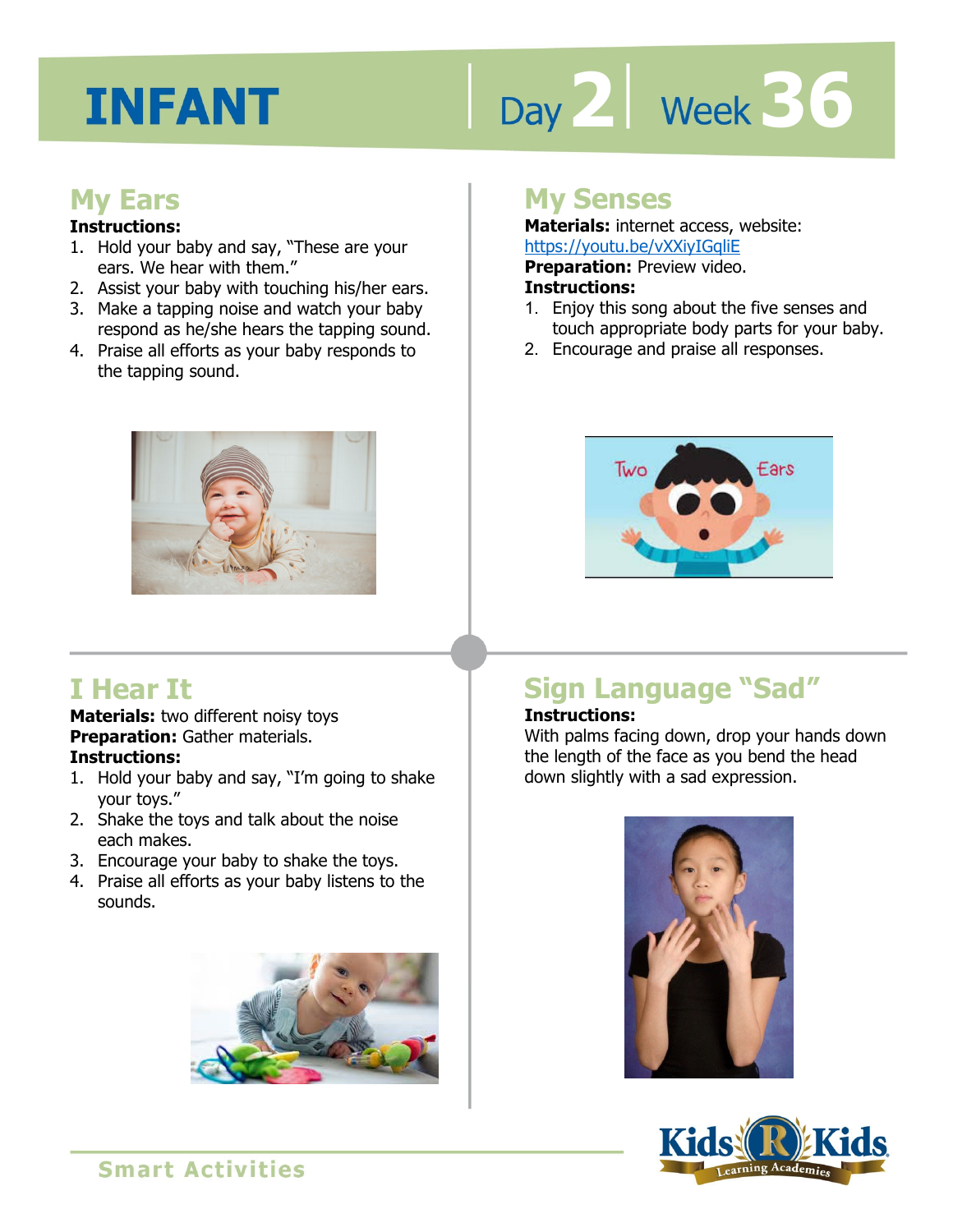# Day 3 | Week 36

#### **Busy Legs**

#### **Instructions:**

- 1. Hold your baby and say, "These are your legs. Legs help us move from place to place."
- 2. Encourage and assist your baby with moving his/her legs. Modify as needed.
- 3. Praise all efforts as your baby strengthens leg muscles.



#### **Moving Feet**

**Materials:** paper plate, crayons, scissors **Preparation:** Cut out moon shape using paper plate.

#### **Instructions:**

- 1. Hold your baby and say, "We are going a short walk."
- 2. Help your baby with walking by putting his/her feet on yours.
- 3. Encourage and praise all response as your baby enjoys this assisted walking activity.



#### **Baby Happy**

**Materials:** internet access, website: https://youtu.be/JSrRLb3z\_b8

**Preparation:** Preview video.

#### **Instructions:**

- <u>IRtps.//youtd.be/JSINEDS2\_06</u><br>**Preparation:** Preview video.<br>**Instructions:**<br>1. Enjoy *Baby Happy Baby Sad* by Leslie Patricelli.
- 2. Talk about happy and sad as you enjoy this story.
- 3. Encourage and praise all responses.



### **Sign Language "Sad"**

#### **Instructions:**

With palms facing down, drop your hands down the length of the face as you bend the head down slightly with a sad expression.



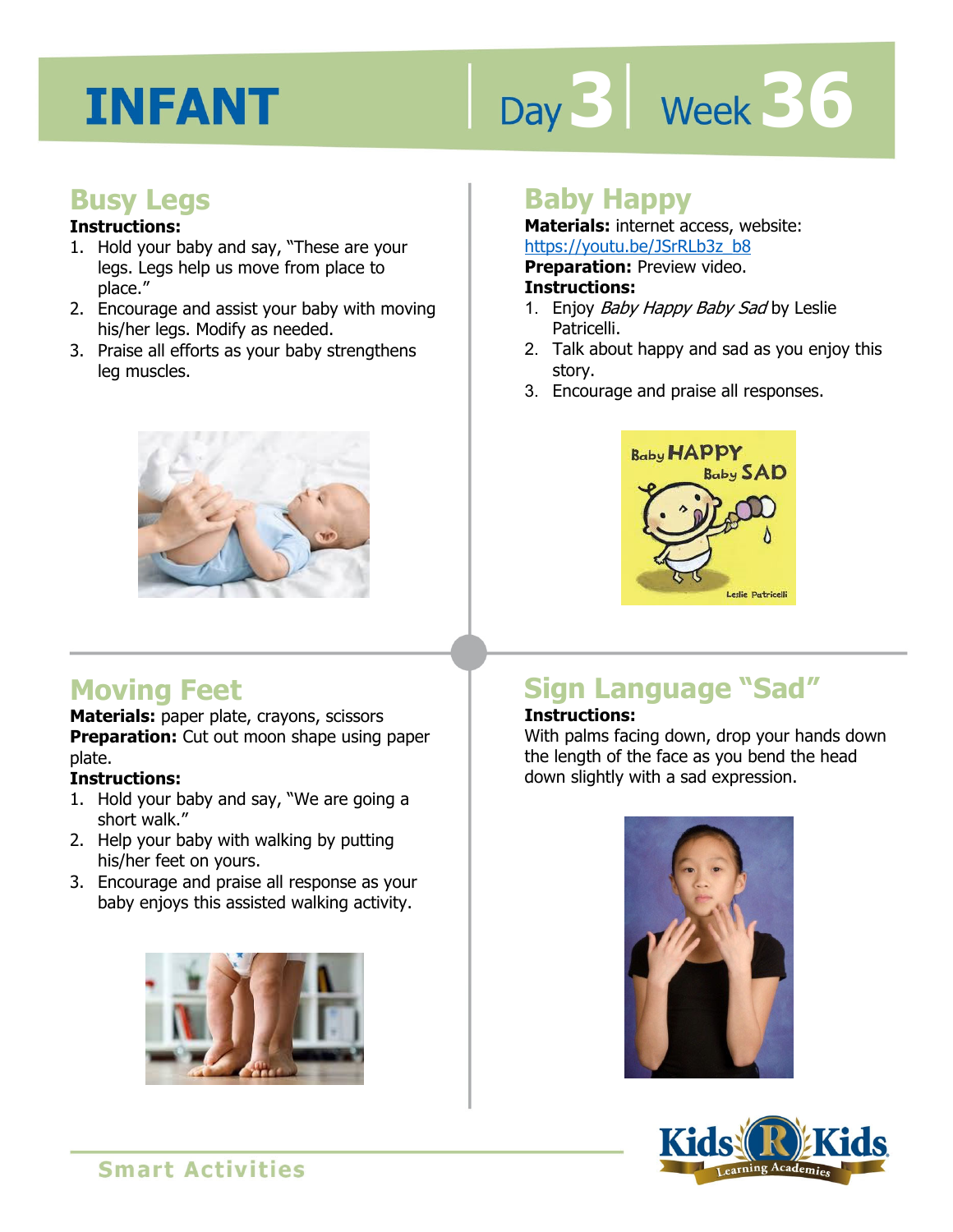# Day 4 Week 36

#### **Tummy Fun**

#### **Materials:** blanket

**Preparation:** Place the blanket on the floor. **Instructions:** 

- 1. Hold your baby and say, "I'm going to put you on your tummy for tummy time."
- 2. Get on the floor face-to-face with your baby.
- 3. Sing your baby's favorite song to encourage him/her to raise his/her head. Modify as needed.
- 4. Repeat as your baby develops control of his/her head and back.



#### **Favorite Tummy**

#### **Instructions:**

- 1. Hold your baby and say, "We are going to have tummy time while lying on mommy."
- 2. Lie on the bed so if your baby rolls off it will be on soft surfacing. Put your baby on your tummy and enjoy tummy time.
- 3. Encourage and praise all efforts as your baby develops control of his/her head and back.

#### **It's Time**

**Materials:** internet access, website: https://youtu.be/OOD-H9XCVaw

**Preparation:** Preview video.

#### **Instructions:**

- **IRCDS.//youtd.be/OOD-113XCVaw**<br>**Preparation:** Preview video.<br>1. Enjoy this song about Tummy Time as you engage in tummy time with your baby.
- 2. Repeat as interest remains.
- 3. Encourage and praise all efforts.



### **Sign Language "Sad"**

#### **Instructions:**

With palms facing down, drop your hands down the length of the face as you bend the head down slightly with a sad expression.